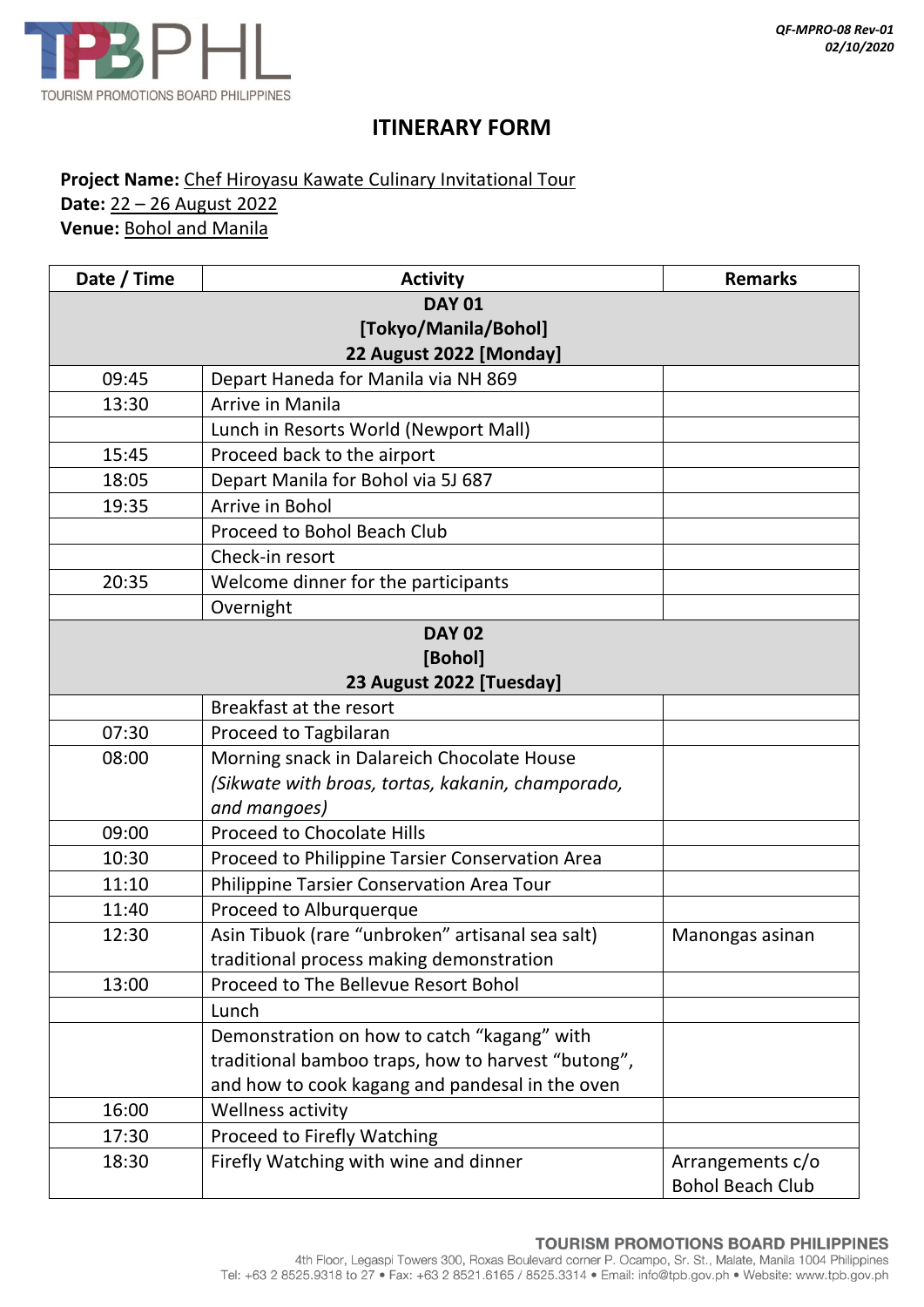

|                | To conduct the RT-PCR Saliva Test of the participants   |                         |  |  |
|----------------|---------------------------------------------------------|-------------------------|--|--|
|                | before dinner (venue to be confirmed)                   |                         |  |  |
|                | Free time at leisure                                    |                         |  |  |
| 19:00          | Proceed to Toyo Eatery                                  |                         |  |  |
| 19:30          | Dinner at Toyo Eatery                                   |                         |  |  |
|                | Overnight                                               |                         |  |  |
|                | <b>DAY 04</b>                                           |                         |  |  |
|                | [Manila]                                                |                         |  |  |
|                | 25 August 2022 [Thursday]                               |                         |  |  |
|                | Breakfast at the hotel                                  |                         |  |  |
| 08:00-12:00    | Market tour with Chef Margarita Forés                   |                         |  |  |
| 12:00          | Lunch at Grace Park                                     |                         |  |  |
| 13:00-19:00    | Continuation of the market tour or other activities for | BGC area shopping or    |  |  |
|                | Ms. Shifumi Eto and Mr. Takanori Nakamura               | cocktails at Gallery by |  |  |
|                |                                                         | Chele                   |  |  |
|                | Chef Kawate to prepare with Chef Jordy at Toyo          |                         |  |  |
|                | Eatery for the collaboration dinner                     |                         |  |  |
| 19:00          | Collaboration dinner with Chef Jordy Navarra            |                         |  |  |
|                | Overnight                                               |                         |  |  |
| <b>DAY 05</b>  |                                                         |                         |  |  |
| [Manila/Tokyo] |                                                         |                         |  |  |
|                | 26 August 2022 [Friday]                                 |                         |  |  |
|                | Packed breakfast                                        |                         |  |  |
|                |                                                         |                         |  |  |

#### TOURISM PROMOTIONS BOARD PHILIPPINES